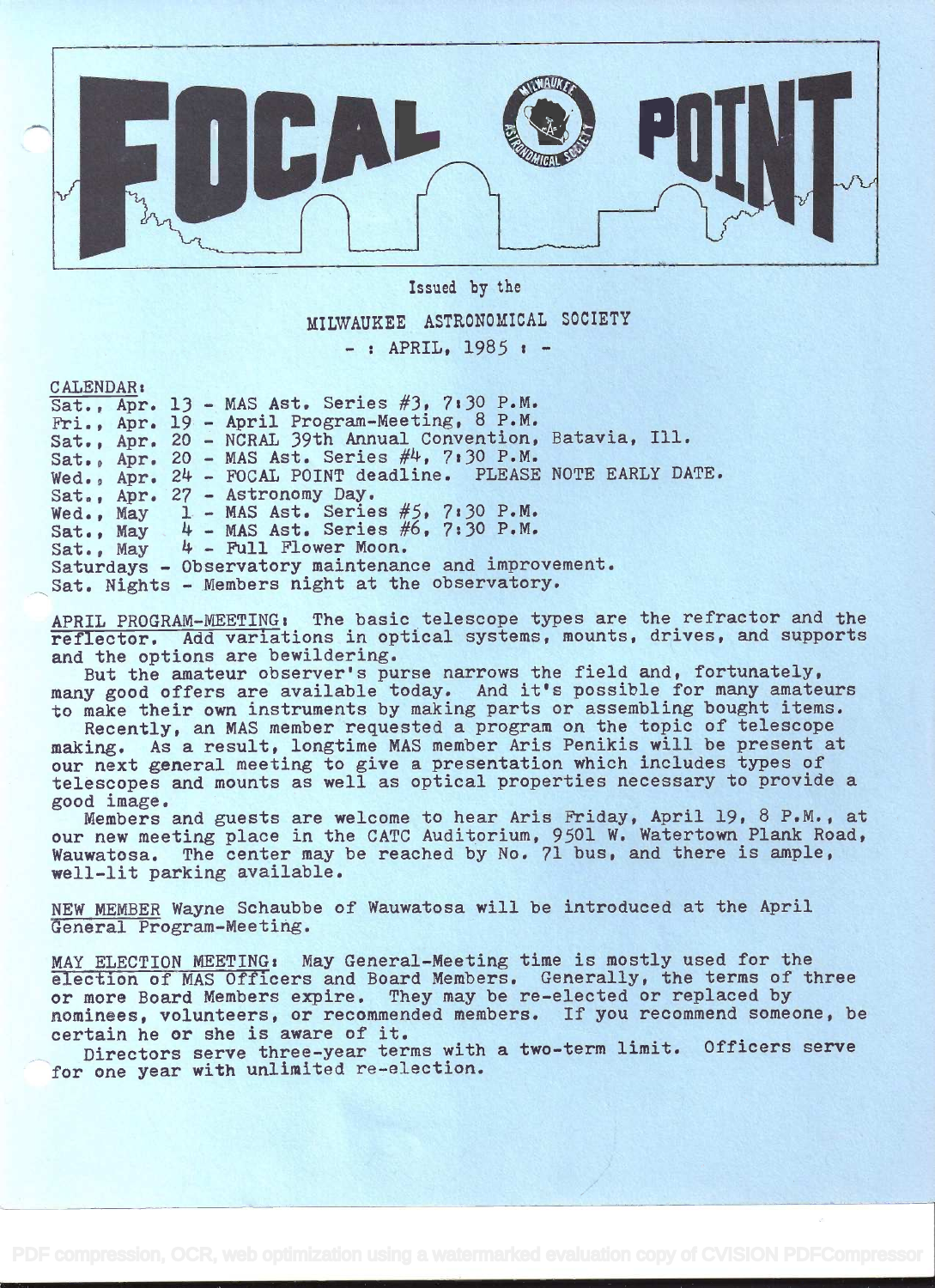OPEN HOUSE: Once again the MAS will sponsor a series of public Open Houses at the New Berlin observatory. They will occur during the summer months beginning in June. We need volunteers to operate 'scopes, guide, attend the parking areas, and spell other volunteers.

We also need speakers to give short, 15 minute talks on star clusters, planets, and the Milky Way. The talks should be understandable by all age groups. Audio-Visual equipment is available. You may use your slides or ours.

Sign up at the general meetings or call Open House Chairman Frank Roldan at  $344-2354$ . You may choose which nights or task(s) you'd prefer.

The Open House schedule will appear in or with the May FOCAL POINT.

ASTRONOMY DAY will be observed Saturday, April 27, The purpose of the day is to promote astronomy and provide information, resources, and encouragement in all facets of astronomy.

The Milwaukee Astronomical Society will observe the day with a special Open House program at the New Berlin Observatory and at the Lake Park Golf Course in Milwaukee. The public as well as MAS members are welcome at both places from 7 to 11 P.M.

The New Berlin site is located on Observatory Road, 1 mile west of Calhoun Rd. (KX). Enter Lake Park at Newberry Blvd. (1 block south of Locust st.) and North Lake Drive.

Volunteers with 'scopes are needed at both sites. Volunteers to help with parking and in general are needed at New Berlin. Please call Frank Roldan at 344-2354 for details.

CLASS IS IN SESSION! The MAS Amateur Astronomer's Series classes are now in session. All classes begin at 7:30 P.M. in our New Berlin observatory auditorium and are under the direction of member Lee Kieth.

Although the program is already under way, you may still join the remaining classes. There is no registration or charge.

Programs remaining are:

| TTTLE                                                                     | DATE.                       |
|---------------------------------------------------------------------------|-----------------------------|
| Owner's Guide to the Collimation of Cleaning of a Newtonian               | Sat., $4/13$                |
| Telescope.                                                                |                             |
| All the Extras: Telescope Accessories                                     | Sat., $4/20$<br>Wed., $5/1$ |
| Reading the Celestial Roadmap                                             |                             |
| The Small, The Faint & The Diffuse: Locating Celestial Objects Sat., 5/4  |                             |
| OBSERVATORY NEWS: Obs. Director Gerry Samolyk and Assistant John Asztalos |                             |

will be needing volunteers on Saturdays for observatory clean-up, fix-up, If some other day of the week suits you better, call one or the other of the aforementioned and maybe something can be worked out. Bring some tools and cleaning equipment. If you come out please don't drive on the grass and cleaning equipment. If you come out please don't drive on the grass - stay on the road or your car may sink out of sight. Also, the grass will be rooted up. Some of our grant money will be used to buy a photometer, a device used for measuring luminous intensity or brightness of celestial device used for measuring luminous intensity or brightness of celestial objects.

|                                | METEOR SHOWERS PEAK DATE, TIME, AND VIEWING DIR.                         |     | MOON AGE PEAK RATE/HR. |  |
|--------------------------------|--------------------------------------------------------------------------|-----|------------------------|--|
| Lyrids                         | Sun., $Apr. 21. 3 A.M. S$                                                | 1d  | $10 - 15$              |  |
| Eta Aquarids                   | Sat., May 4, 3 A.M., SE                                                  | 14d | $10 - 40$              |  |
|                                | Best viewing is between midnight and dawn. Peak rate may occur a day or  |     |                        |  |
|                                | two before or after maximum. On any normal night, an observer should see |     |                        |  |
| from 5 to 10 meteors per hour. |                                                                          |     |                        |  |